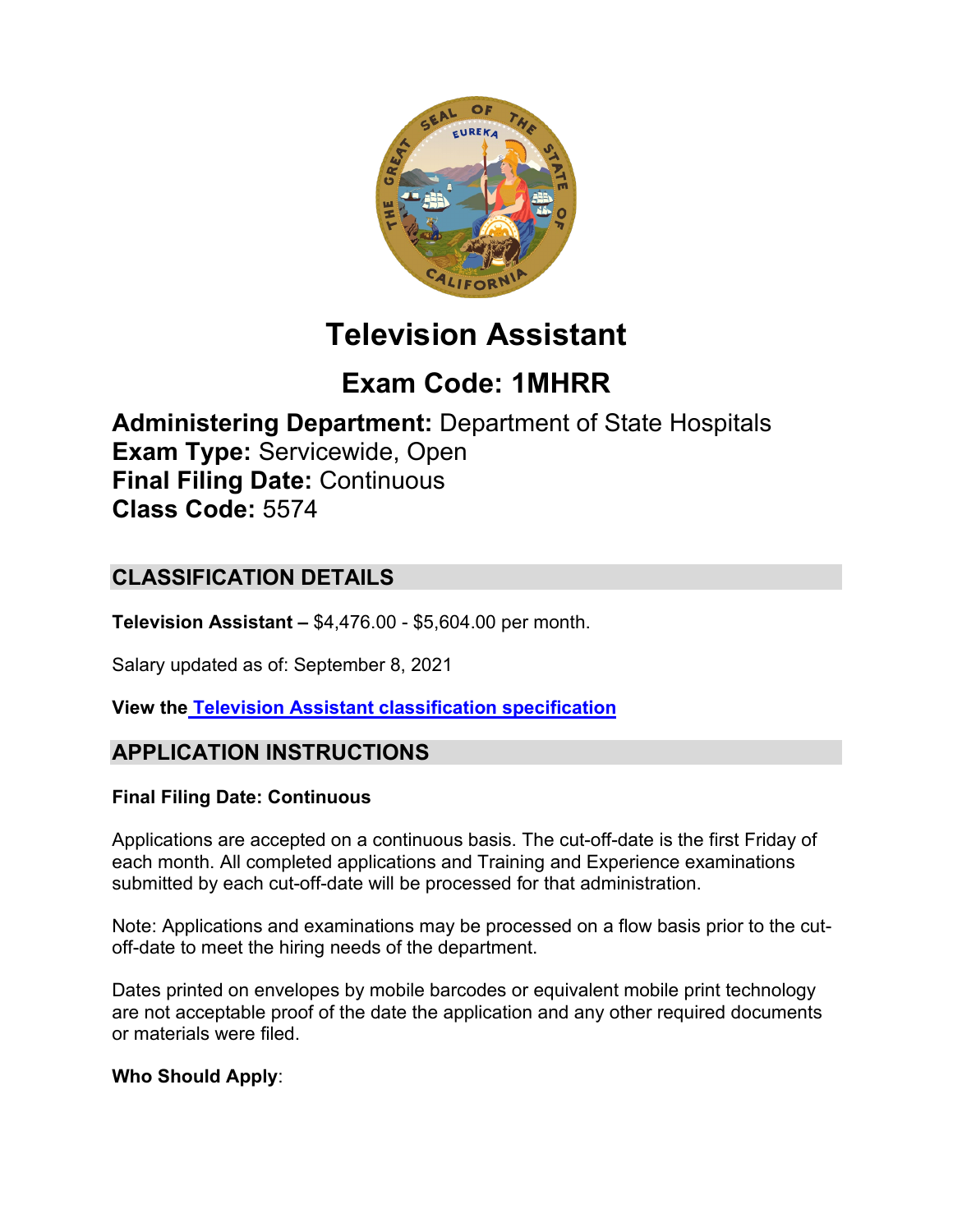Applicants who meet the Minimum Qualifications as stated on this bulletin may apply for and take this examination. Once you have taken this examination, you may not retake it for **twelve (12)** months.

Unless otherwise stated on this bulletin, you must meet the Minimum Qualifications by the Final Filing Date or cut-off-date stated above.

#### **How to Apply**:

Applicants are required to submit an [Examination Application \(STD 678\),](https://jobs.ca.gov/pdf/std678.pdf) found at [www.calcareers.ca.gov,](http://www.calcareers.ca.gov/) either by mail, in person, or via email to the address listed below.

Once your application has been submitted, you must complete the **Training and Experience (T&E)** following the instructions below under, **Taking the Examination.**

Examination Services staff will screen each application. Applicants meeting the minimum qualifications will be admitted into the examination. **Applicants must submit the STD. 678 as well as the T&E. Failure to do so will result in a delay in the examination process.**

#### **The preferred method to apply is by emailing your STD 678 to:**

#### **[TelevisionAssistant@dsh.ca.gov](mailto:TelevisionAssistant@dsh.ca.gov)**

#### **Electronic signatures are acceptable.**

Indicate the Classification on your Examination Application (STD 678).

You may apply by mail or in person to: Department of State Hospitals – Sacramento Attn: Selection Services Unit, MS-14 1215 O Street Sacramento, CA 95814

Indicate the Classification on your Examination Application (STD 678).

In person hours: Monday through Friday, 8am to 5pm (excluding State holidays)

#### **Special Testing Arrangements:**

If you require assistance or alternative testing arrangements due to a disability, please contact the testing department listed in the Contact Information section of this bulletin.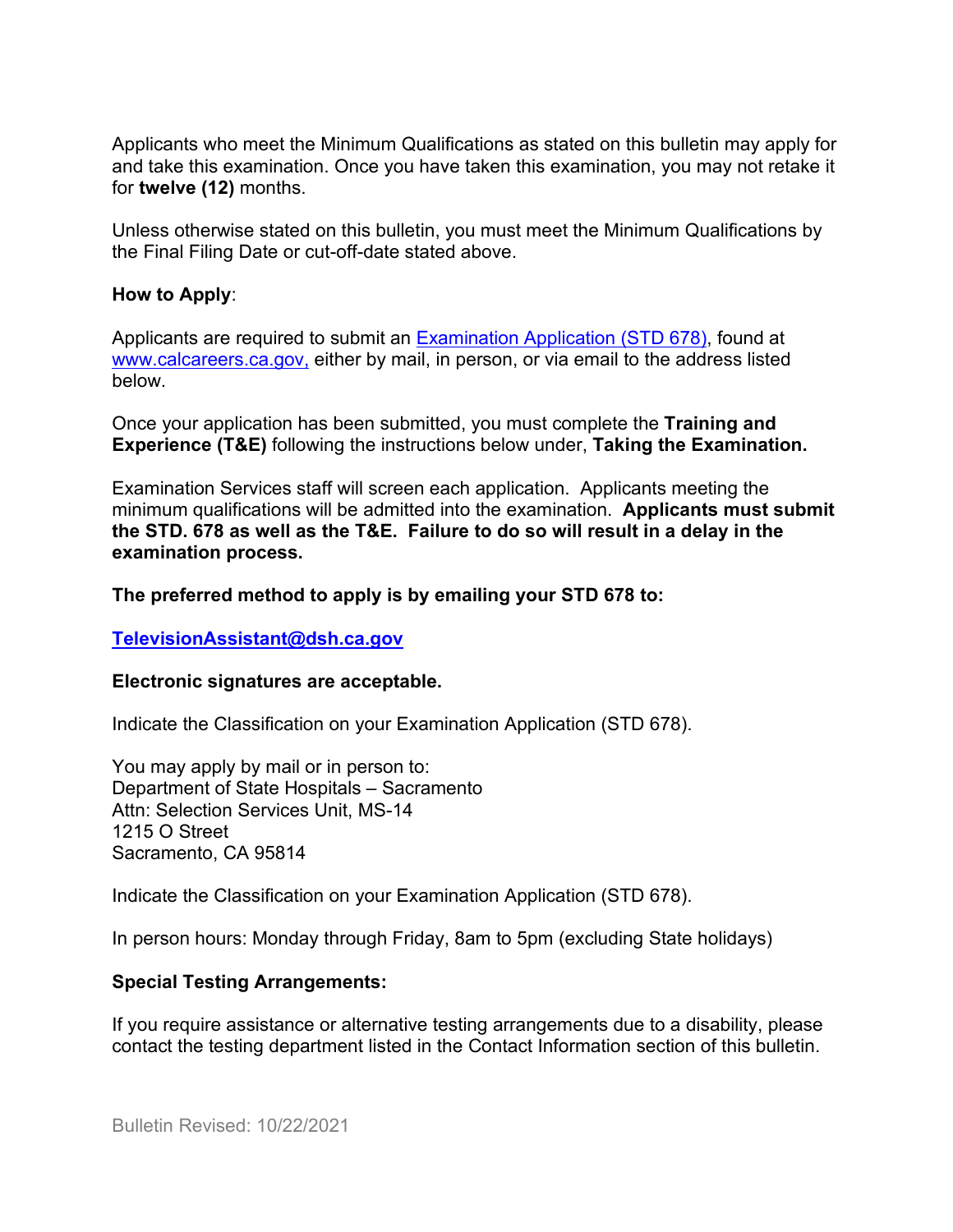#### **MINIMUM QUALIFICATIONS**

All applicants must meet the education and/or experience requirements as stated on this exam bulletin to be accepted into the examination. Part-time or full-time jobs, regardless of whether paid or volunteer positions, and inside or outside California state service will count toward experience.

#### Either I

Two years of broad technical experience in television production, including television production, professional sound recording, and tape editing.

#### Or II

Education: Equivalent to graduation from junior college with a major in television communications or completion of a television communications curriculum at an approved trade school.

## **POSITION DESCRIPTION**

Under supervision, to assist in performing a wide variety of professional and technical work in connection with the production of television and video tape recorded programming; and perform other related work.

## **EXAMINATION SCOPE**

This examination consists of the following components:

**Training and Experience Evaluation –** Weighted 100% of the final score. The examination will consist solely of a **Training and Experience Evaluation.** To obtain a position on the eligible list, a minimum score of 70% must be received.

In addition to evaluating applicants' relative knowledge, skills, and ability, as demonstrated by quality and breadth of education and/or experience, emphasis in each exam component will be measuring competitively, relative job demands, each applicant's:

#### **Knowledge of:**

- 1. Knowledge of techniques of television production
- 2. Knowledge of sound recording
- 3. Knowledge of television photography
- 4. Knowledge of video taping
- 5. Knowledge of lighting
- 6. Knowledge of editing methods and equipment

Bulletin Revised: 10/22/2021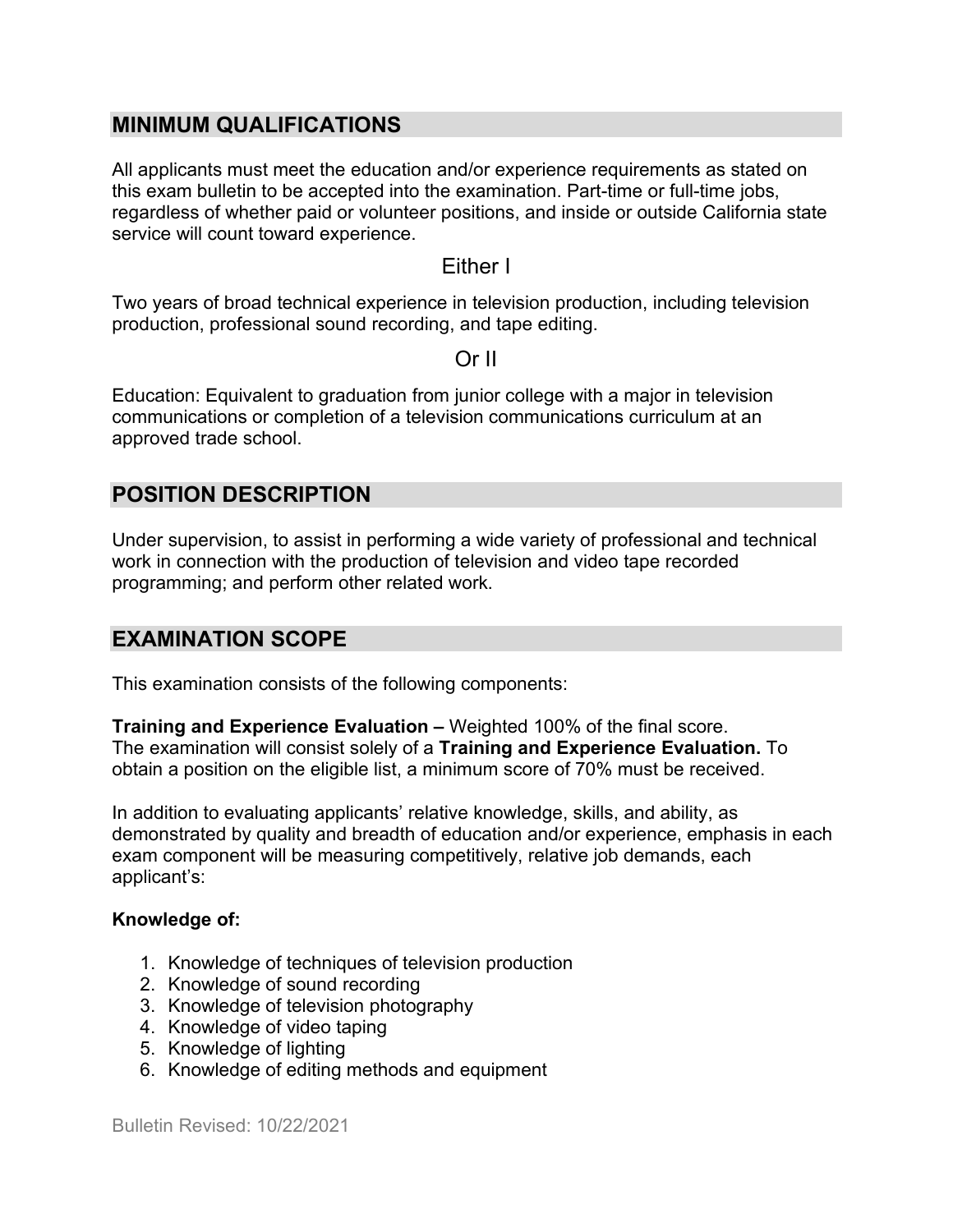#### **Ability to:**

- 1. Ability to develop, create and produce professional quality television photography
- 2. Ability to operate a wide variety of television cameras and sound equipment
- 3. Ability to learn narration and continuity script writing
- 4. Ability to analyze situations accurately and take effective action
- 5. Ability to speak effectively
- 6. Ability to read and write English at the level required for successful job performance

## **SPECIAL PERSONAL CHARACTERISTICS**

Artistic and creative ability; willingness to travel throughout the State; and normal hearing.

## **ADDITIONAL DESIRABLE QUALIFICATION**

Possession of a high school diploma or GED equivalent.

## **ELIGIBLE LIST INFORMATION**

A Servicewide, Open eligible list for the **Television Assistant** classification will be established for use by all state agencies.

The names of **successful** competitors will be merged onto the eligible list in order of final score regardless of exam date. Eligibility expires **12 months** after it is established. Applicants must then retake the examination to reestablish eligibility.

Veterans' Preference will be granted for this examination. In accordance with Government Codes 18973.1 and 18973.5, whenever any veteran, or widow or widower of a veteran achieves a passing score on an open examination, he or she shall be ranked in the top rank of the resulting eligible list.

Veterans status is verified by the California Department of Human Resources (CalHR). Information on this program and the Veterans' Preference Application (Std. form 1093) is available online at the following website:

<https://www.jobs.ca.gov/CalHRPublic/Landing/Jobs/VeteransInformation.aspx>

Additional information on veteran benefits is available at the Department of Veterans Affairs.

Career credits are not granted for examinations administered on an Open or Promotional basis.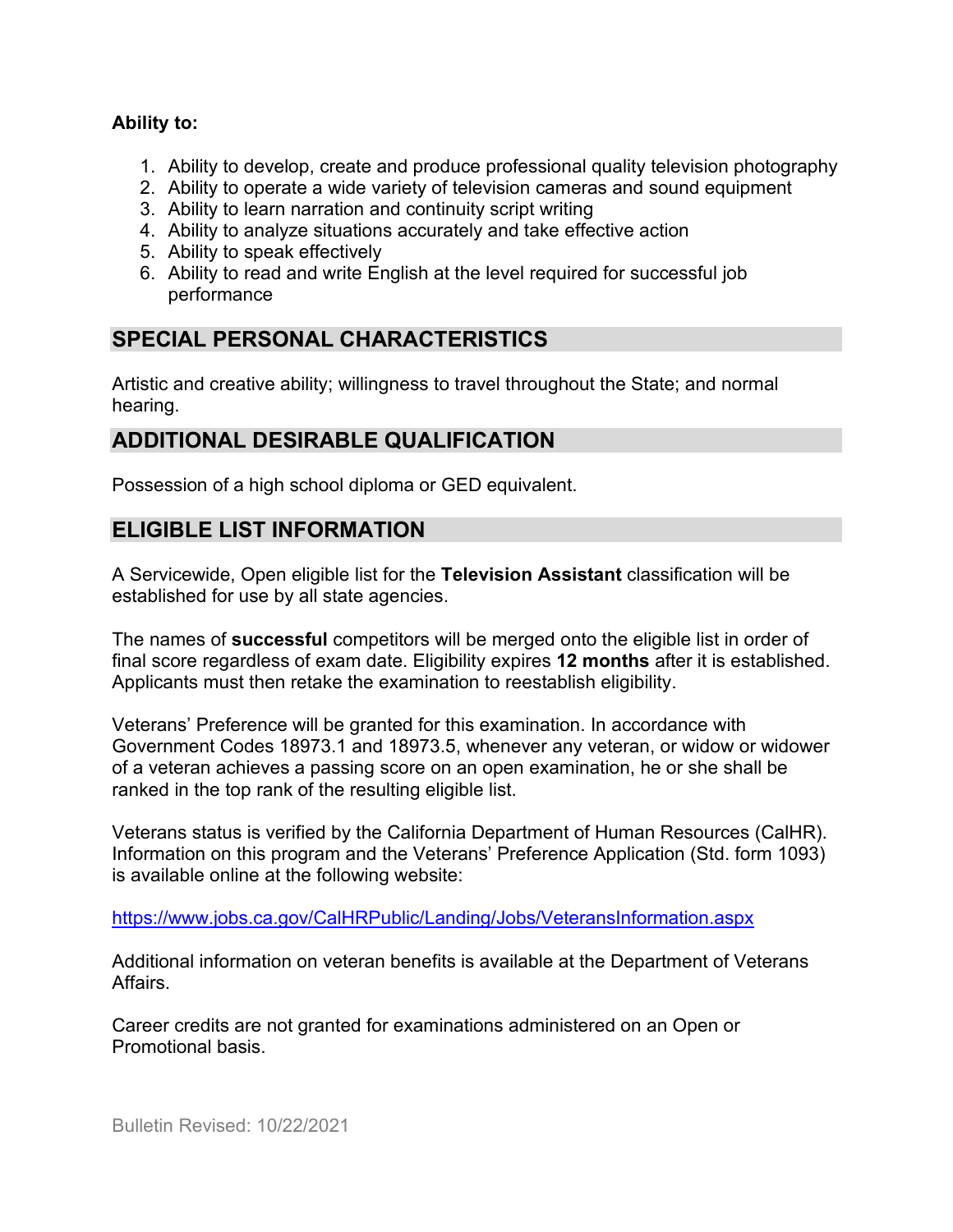## **PREPARING FOR THE EXAMINATION**

Here is a list of suggested resources to have available prior to taking the exam.

- 1. **Employment History:** Employment dates, job titles, organization names and addresses, names of supervisors or persons who can verify your job responsibilities, and phone numbers of persons listed above.
- 2. **Education:** School names and addresses, degrees earned, dates attended, courses taken (verifiable on a transcript), persons or office who can verify education, and phone numbers of persons or offices listed above.
- 3. **Training:** Class titles, certifications received, names of persons who can verify your training, and phone numbers of persons listed above.

## **TAKING THE EXAMINATION**

**To be considered as a candidate, step 1 and 2 must be completed.**

- **If step 1 and 2 are not completed; the application will not be reviewed and/or the examination will not be scored.**
- **After you complete steps 1 and 2, the application will be reviewed to determine that the Minimum Qualifications are met, then the examination will be processed and you will receive your results by mail within 4 - 6 weeks of the cut-off date stated above.**

**NOTE: Sending an application for a job or position is NOT the same process as sending an application for this examination.**

**Step 1. Submit your application following the instructions above.**

**Step 2. [Click on this link to take the Television Assistant](https://www.surveymonkey.com/r/P3RYS5B) examination.**

## **TESTING DEPARTMENTS**

Department of State Hospitals

## **CONTACT INFORMATION**

Questions relating to this exam should be directed to:

Department of State Hospitals Selection Services Unit Monday through Friday, 8am to 5pm (excluding State Holidays) Phone: 916-651-8832 Email: **[TelevisionAssistant@dsh.ca.gov](mailto:TelevisionAssistant@dsh.ca.gov)**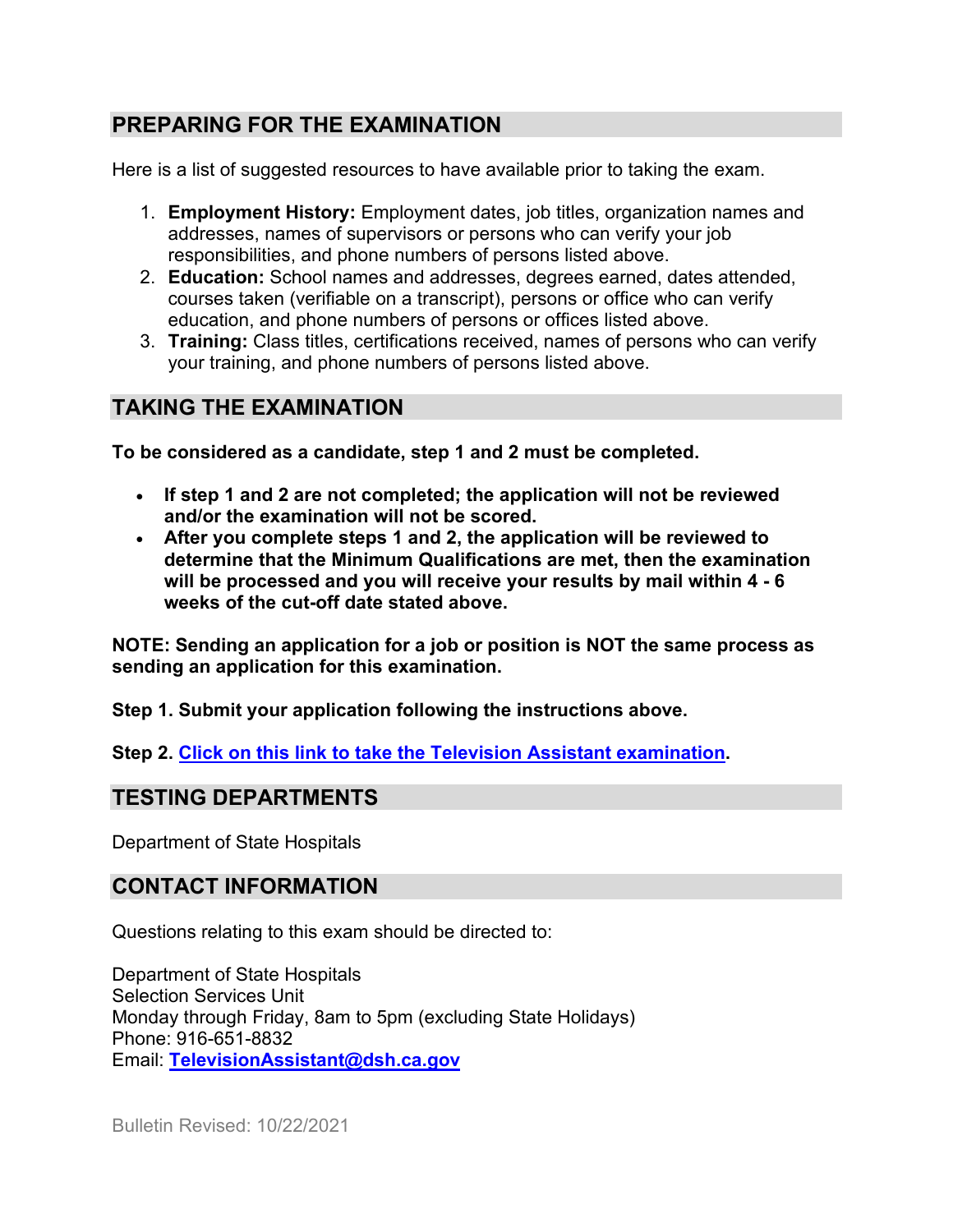California Relay Service: 1-800-735-2929 (TTY), 1-800-735-2922 (Voice). TTY is a Telecommunications Device for the Deaf, and is reachable only from phones equipped with a TTY Device.

## **EQUAL OPPORTUNITY EMPLOYER**

The State of California is an equal opportunity employer to all, regardless of age, ancestry, color, disability (mental and physical), exercising the right of family care and medical leave, gender, gender expression, gender identity, genetic information, marital status, medical condition, military or veteran status, national origin, political affiliation, race, religious creed, sex (includes pregnancy, childbirth, breastfeeding, and related medical conditions), and sexual orientation.

#### **DRUG-FREE STATEMENT**

It is an objective of the State of California to achieve a drug-free State work place. Any applicant for State employment will be expected to behave in accordance with this objective, because the use of illegal drugs is inconsistent with the law of the State, the rules governing civil service, and the special trust placed in public servants.

## **GENERAL INFORMATION**

Examination and/or Employment Application (STD 678) forms are available at the California Department of Human Resources, local offices of the Employment Development Department, and through your CalCareer Account at the following website:

#### **http://www.CalCareers.ca.gov/**

If you meet the requirements stated on this examination bulletin, you may take this examination, which is competitive. Possession of the entrance requirements does not assure a place on the eligible list. Your performance in the examination described in this bulletin will be rated against a predetermined job-related rating, and all applicants who pass will be ranked according to their score.

The Department of State Hospitals reserves the right to revise the examination plan to better meet the needs of the service, if the circumstances under which this examination was planned change. This examination may be canceled by the Department of State Hospitals at any time prior to the establishment of the employment list. Such revision or cancelation will be in accordance with civil service laws and rules and all applicants will be notified.

General Qualifications: Applicants must possess essential personal qualifications including integrity, initiative, dependability, good judgement, the ability to work cooperatively with others, and a state of health consistent with the ability to perform the